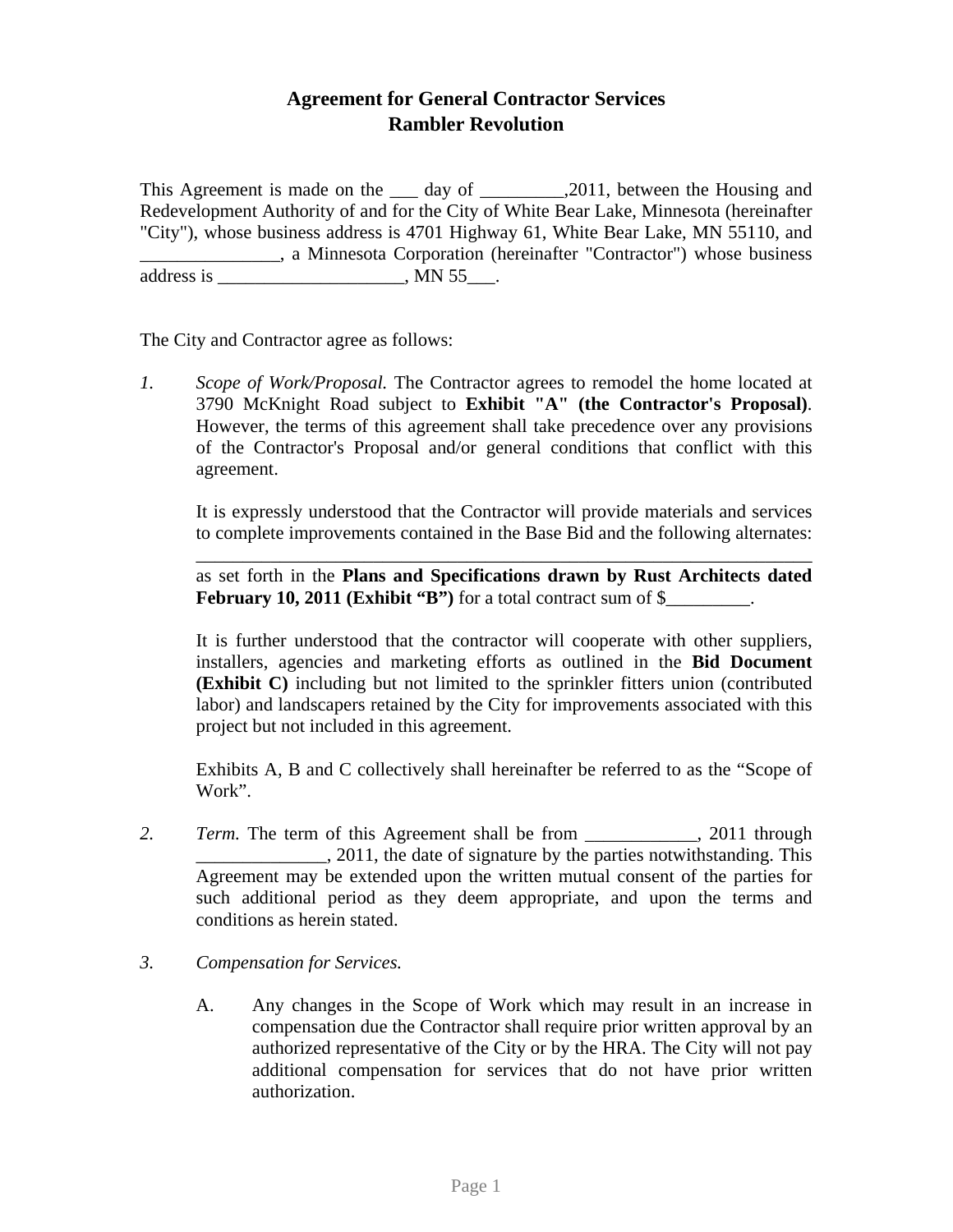- B. Subcontractors may be utilized by the Contractor when authorized in writing by the City. The Contractor shall provide the City with a list of subcontractors for approval prior to the execution of this agreement.
- *4. City Information.* The City agrees to provide the Contractor with complete and accurate information concerning the Scope of Work and to perform the following services:
	- A. Access to the Home. As may be necessary, the City shall provide access to and make all provisions for the Contractor to enter the home as required for the Contractor to perform such services necessary to complete the Scope of Work.
	- B. Consideration of the Contractor's Work. The City shall give thorough consideration to all reports, sketches, estimates, drawings, and other documents presented by the Contractor, and shall inform the Contractor of all decisions required of City within a reasonable time so as not to delay the work of the Contractor.
	- C. Standards. The City shall furnish the Contractor with a copy of any standard or criteria, including but not limited to, design and construction standards that may be required in the preparation of the Scope of Work.
	- D. Owner's Representative. The City's Building Official shall be appointed to act as the City's representative with respect to the work to be performed under this Agreement. The Building Official shall have complete authority to transmit instructions, receive information, interpret, and define the City's policy and decisions with respect to the services provided or materials, equipment, elements and systems pertinent to the Scope of Work covered by this Agreement.
- *5. Method of Payment.* The Contractor shall submit to the City an itemized invoice for materials and services performed under this Agreement as set forth in the Contractor's Proposal except as provided below. Invoices submitted shall be paid in the same manner as other claims made to the City, and shall be made within five working days.
	- A. Progress Payment. City will pay the Contractor as specified on Exhibit A; however, 5% of the total contract sum shall be retained for payment by the City upon project completion and formal acceptance of the project by the City. Each invoice shall contain the City's project number and a progress summary showing the original (or amended) amount of the budget under this agreement, current billing, past payments and unexpended balance of the budget. The summary shall also include a summary description of the work performed on the project to date and the work that has yet to be completed.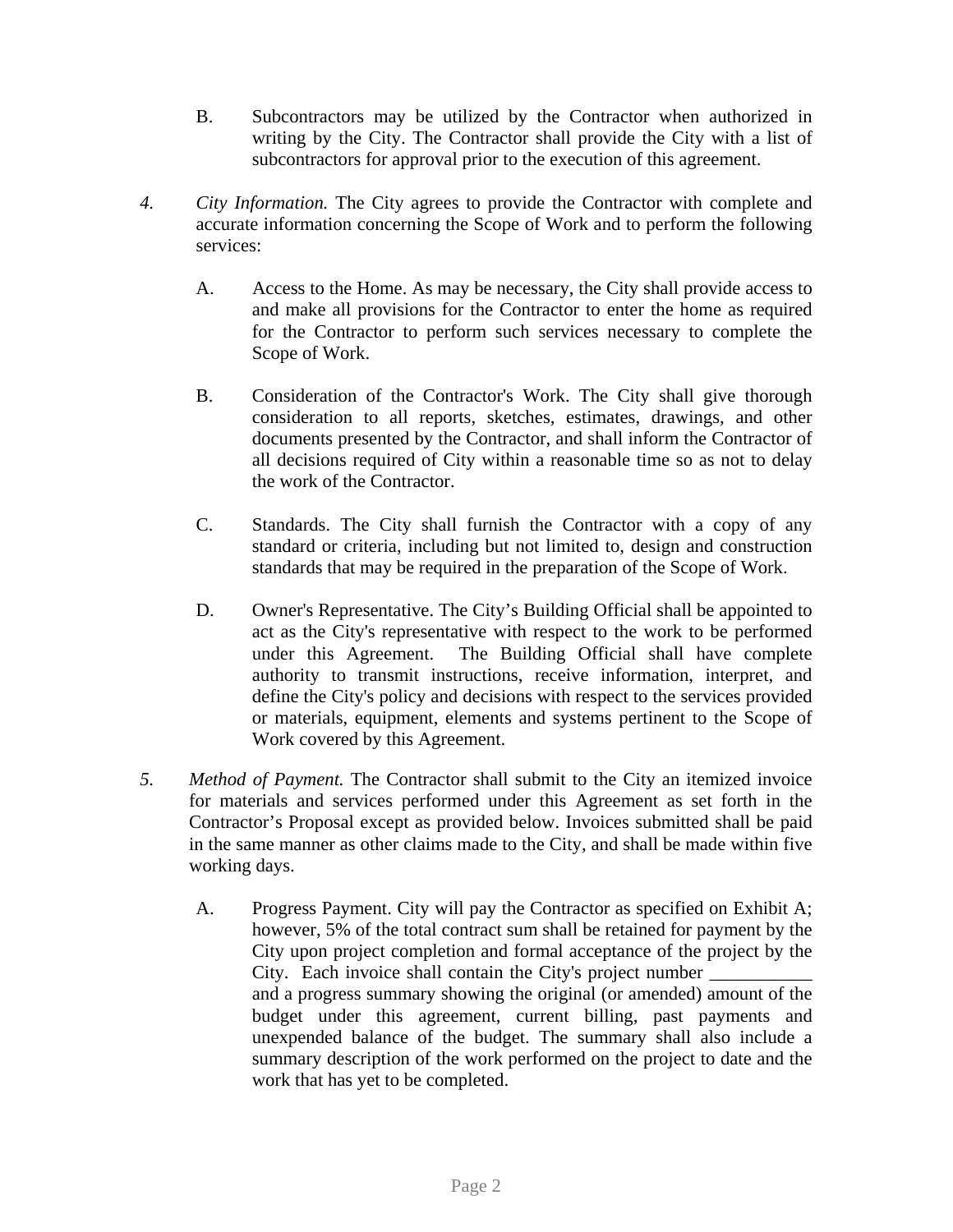- B. Suspended Work. If any work performed by the Contractor is suspended in whole or in part by the City, the Contractor shall be paid for any services performed prior to receipt of written notice from the City of such suspension.
- C. Payments for Subcontractors. The Contractor shall be reimbursed for the work of subcontractors, as described in Paragraph 3B. The Contractor shall require subcontractors to submit the same billing information required of the Contractor in Paragraph A of this section and shall provide a copy to the City.
- D. Claims. To receive any payment on this Agreement, the invoice or bill must include the following signed and dated statement: "I declare under penalty of perjury that this account, claim, or demand is just and correct and that no part of it has been paid."
- *6. Project Manager and Staffing.* The Contractor has designated \_\_\_\_\_\_\_\_\_\_\_\_\_\_ to serve as the Project Manager. The Project Manager shall be assisted by other staff members of the Contractor as necessary to facilitate the completion of the Work in accordance with the terms established herein.
- *7. Standard of Care.* All Work performed pursuant to this Agreement shall be in accordance with the standard of care in Ramsey County, Minnesota for professional services of the like kind.
- *8. Audit Disclosure.* Any reports, information, data, etc. given to, or prepared or assembled by the Contractor under this Agreement which the City requests to be kept confidential, shall not be made available to any individual or organization without the City's prior written approval. The books, records, documents and accounting procedures and practices of the Contractor or other parties relevant to this Agreement are subject to examination by the City and either the Legislative Auditor or the State Auditor for a period of six (6) years after the effective date of this Contract. The Contractor shall at all times abide by Minn. Stat. 13.01 et seq., the Minnesota Government Data Practices Act, to the extent the Act is applicable to data and documents in the possession of the Contractor. The Contractor shall immediately inform the City if the Contractor receives a request for information under the Data Practices Act. The City will cooperate with the Contractor in responding to the request for information.
- *9. Termination.* This Agreement may be terminated by either party by thirty (30) days written notice delivered to the other party at the address written above. Upon termination under this provision, if there is no fault of the Contractor, the Contractor shall be paid for services rendered and reimbursable expenses until the effective date of termination. If however, the City terminates the Agreement because the Contractor has failed to perform in accordance with this Agreement, no further payment shall be made to the Contractor, and the City may retain another contractor to undertake or complete the work identified in Paragraph 1.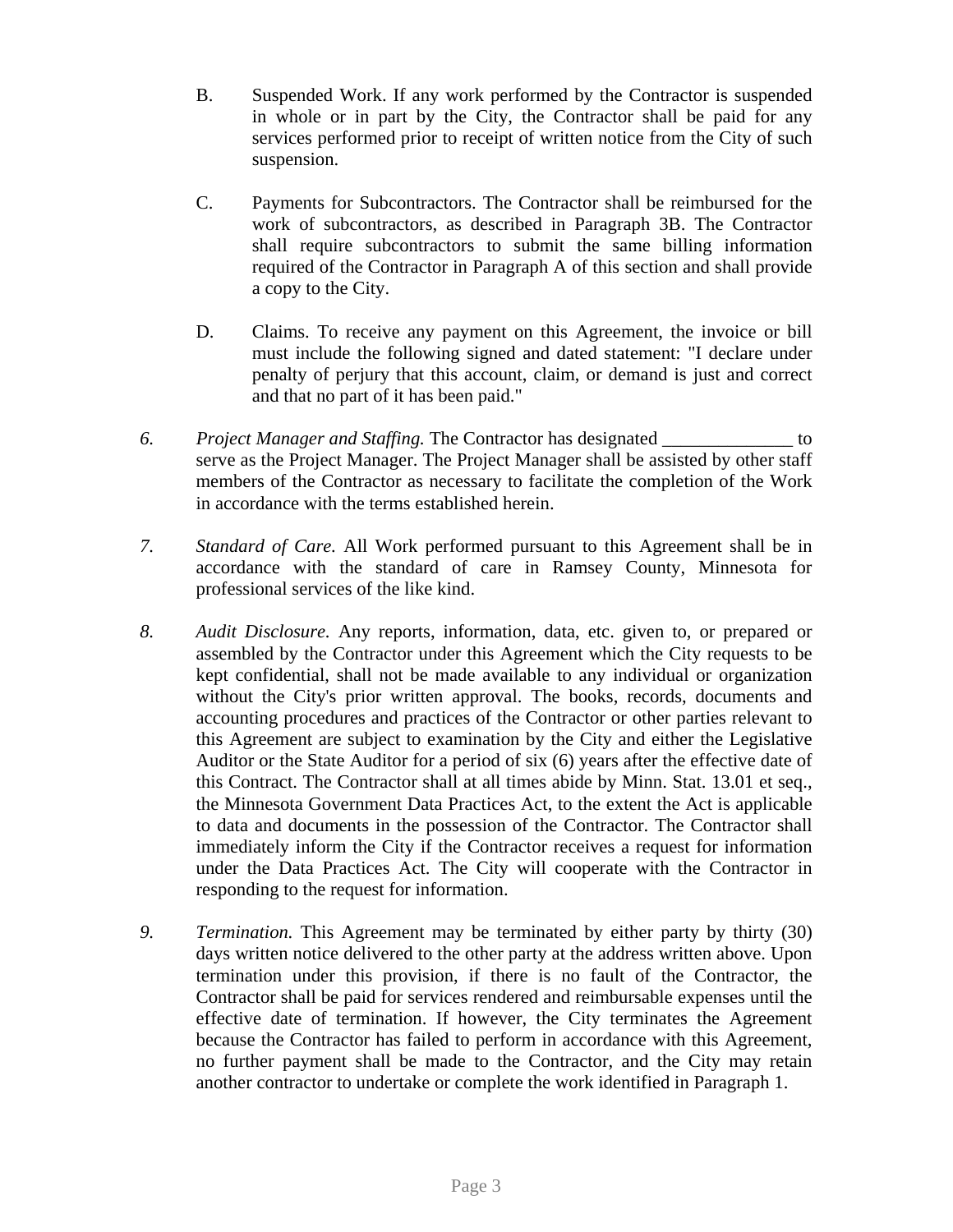- *10. Subcontractor.* The Contractor shall not enter into subcontracts for services provided under this Agreement except as noted in Section 3B. The Contractor shall pay any subcontractor involved in the performance of this Agreement within the ten (10) days of the Contractor's receipt of payment by the City for undisputed services provided by the subcontractor. If the Contractor fails within that time to pay the subcontractor any undisputed amount for which the Contractor has received payment by the City, the Contractor shall pay interest to the subcontractor on the unpaid amount at the rate of 1.5 percent per month or any part of a month. The Contractor shall indemnity and defend the City from any and all claims made by the Subcontractor for work performed for Contractor, including but not limited to, claims made that result in any mechanics' lean on the property.
- *11. Independent Contractor.* At all times and for all purposes herein, the Contractor is an independent contractor and not an employee of the City. No statement herein shall be construed so as to find the Contractor an employee of the City.
- *12. Non-Discrimination.* During the performance of this Agreement, the Contractor shall not discriminate against any employee or applicants for employment because of race, color, creed, religion, national origin, sex, marital status, status with regard to public assistance, disability, sexual orientation or age. The Contractor further agrees to comply with all aspects of the Minnesota Human Rights Act, Minnesota Statutes 363.01, et. seq., Title VI of the Civil Rights Act of 1964, and the American with Disabilities Act of 1990.
- *13. Assignment.* Neither party shall assign this Agreement, nor any interest arising herein, without the written consent of the other party.
- *14. Services Not Provided For.* No claim for services furnished by the Contractor not specifically provided for herein shall be honored by the City.
- *15. Severability.* The provisions of this Agreement are severable. If any portion hereof is, for any reason, held by a court of competent jurisdiction to be contrary to law, such decision shall not affect the remaining provisions of this Agreement.
- *16. Entire Agreement.* The entire agreement of the parties is contained herein. This Agreement supersedes all oral agreements and negotiations between the parties relating to the subject matter hereof as well as any previous agreements presently in effect between the parties relating to the subject matter hereof. Any alterations, amendments, deletions, or waivers of the provisions of this Agreement shall be valid only when expressed in writing and duly signed by both parties, unless otherwise provided herein.
- *17. Compliance with Laws and Regulations.* In providing services hereunder, the Contractor shall abide by statutes, ordinances, rules and regulations pertaining to the provisions of services to be provided. The Contractor and City, together with their respective agents and employees, agree to abide by the provisions of the Minnesota Data Practices Act, Minnesota Statutes Section 13, as amended, and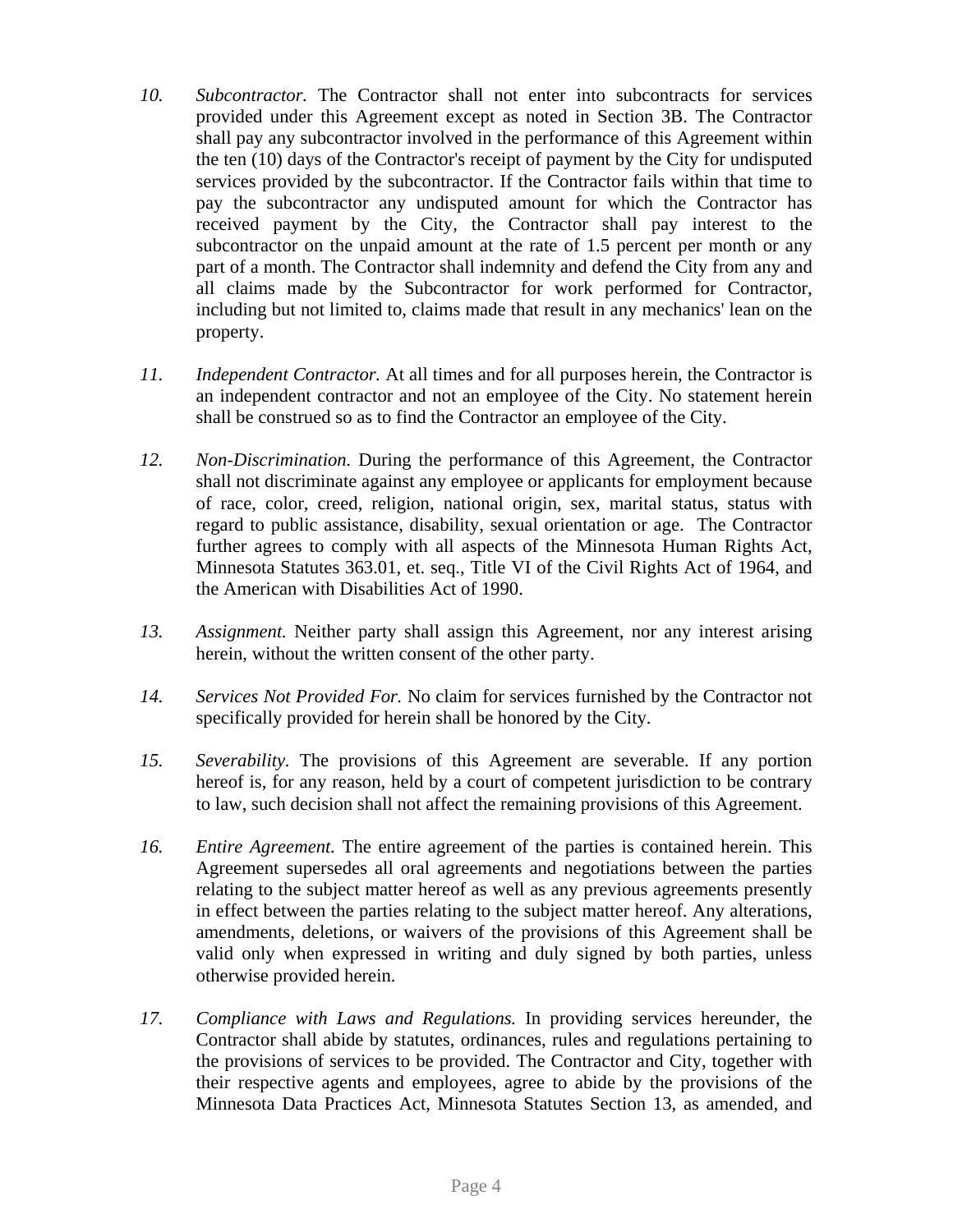Minnesota Rules promulgated pursuant to Chapter 13. Any violation of statutes, ordinances, rules and regulations pertaining to the services to be provided shall constitute a material breach of this Agreement and entitle the City to immediately terminate this Agreement.

- *18. Waiver.* Any waiver by either party of a breach of any provisions of this Agreement shall not affect, in any respect, the validity of the remainder of this Agreement.
- *19. Indemnification.* Contractor agrees to defend, indemnify and hold the City, its officers, and employees harmless from any liability, claims, damages, costs, judgments, or expenses, including reasonable attorney's fees, resulting directly or indirectly from a negligent act or omission (including without limitation professional errors or omissions) of the Contractor, its agents, employees, or subcontractors in the performance of the services provided by this Agreement and against all losses by reason of the failure of said Contractor fully to perform, in any respect, all obligations under this Agreement.
- *20. Insurance.* 
	- A. General Liability. Prior to starting work, the Contractor shall procure, maintain and pay for such insurance as will protect against claims for bodily injury or death, or for damage to property, including loss of use, which may arise out of operations by the Contractor or by any subcontractor or by anyone employed by any of them or by anyone for whose acts any of them may be liable. Such insurance shall include, but not be limited to, minimum coverages and limits of liability specified in Paragraph B below, or required by law. The policy(ies) shall name the City as an additional insured for the services provided under this Agreement and shall provide that the Contractor's coverage shall be primary and non-contributory in the event of a loss.
	- B. Contractor shall procure and maintain the following minimum insurance coverage limits of liability on this Project:

| <b>Worker's Compensation</b> | <b>Statutory Limits</b>                               |
|------------------------------|-------------------------------------------------------|
| <b>Employer's Liability</b>  | \$500,000 each accident                               |
|                              | \$500,000 disease policy limit                        |
|                              | \$500,000 disease each employee                       |
| Comprehensive Liability      | \$1,000,000 property damage per occurrence            |
|                              | \$2,000,000 general aggregate                         |
|                              | \$2,000,000 Products - Completed Operations Aggregate |
|                              | \$100,000 fire legal liability each occurrence        |
|                              | \$5,000 medical expense                               |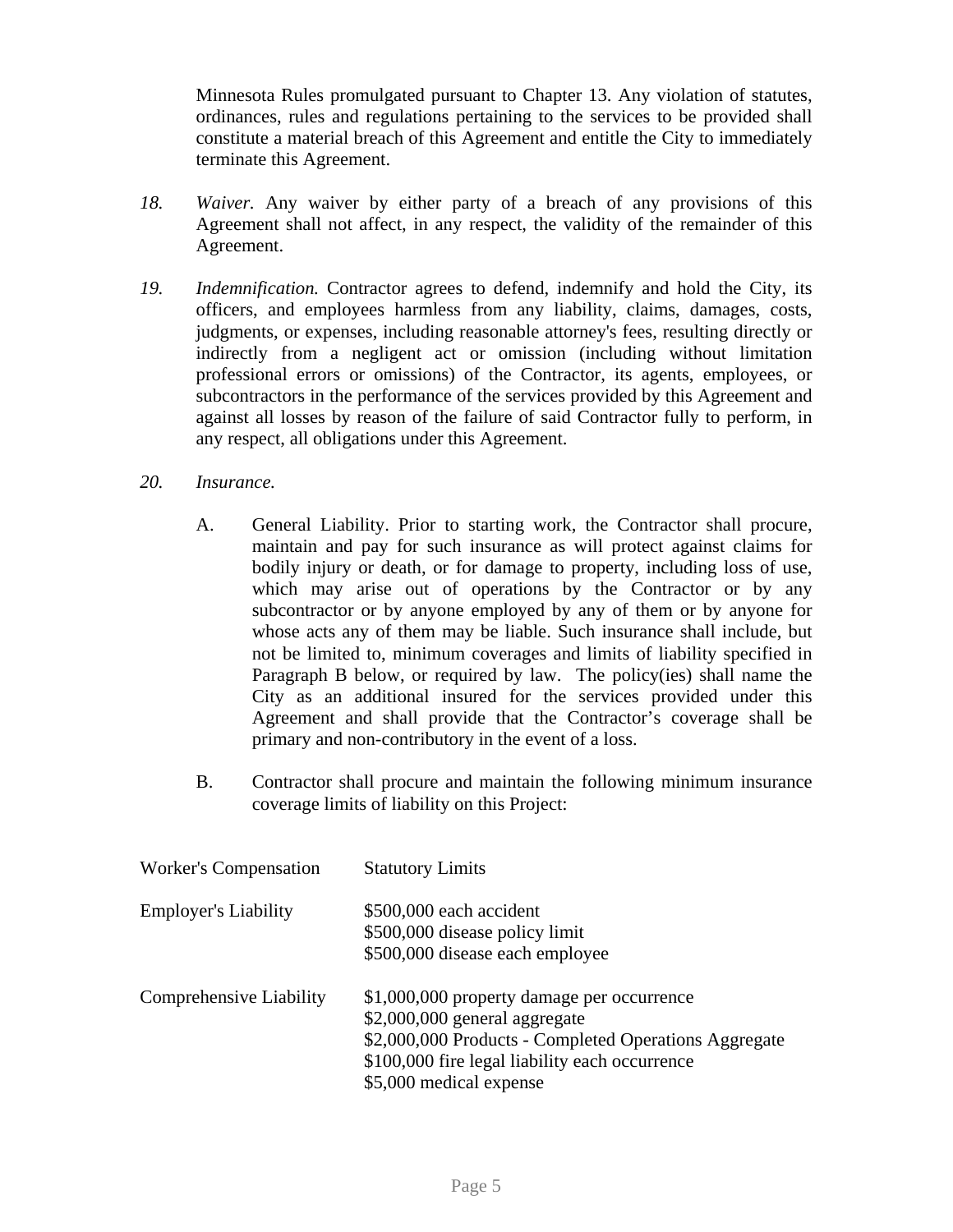Automobile Liability \$1,000,000 combined single limit (shall include coverage for all owned, hired and non-owed vehicles.

- C. The Comprehensive General/Commercial General Liability policy(ies) shall be equivalent in coverage to ISO form CG 0001, and shall include the following:
	- a. Premises and Operations coverage with no explosions, collapse, or underground damage exclusion (XCU).
	- b. Products and Completed Operations Property Damage coverage. Contractor agrees to maintain this coverage for a minimum of two (2) years following completion of its work.
	- c. Personal injury with Employment Exclusion (if any) deleted.
	- d. Broad Form CGOOOI 0196 Contractual Liability coverage, or its equivalent.
	- e. Broad Form Property Damage coverage, including completed operations, or its equivalent.
	- f. Additional Insured Endorsement(s), naming the "City of White Bear Lake" as an Additional Insured, on ISO form CG 20 10 11 85, or CG 20 10 10 01 and CG 20 37 10 01, or an endorsement(s) providing equivalent coverage to the Additional Insureds. ISO form CG 20 10 07 04, and later versions of said form, are not acceptable.
	- g. "Stop gap" coverage for work in those states where Workers' Compensation insurance is provided through a state fund if Employer's liability coverage is not available.
	- h. Severability of Insureds provision.
- D. Contractor shall maintain in effect all insurance coverages required under this Section at Contractor's sole expense and with insurance companies licensed to do business in the state in Minnesota and having a current A.M. Best rating of no less than A-, unless specifically accepted by City in writing. In addition to the requirements stated above, the following applies to the insurance policies required under this Agreement:
	- a. All polices, except the Professional Liability Insurance policy, shall be written on an "occurrence" form ("claims made" and "modified occurrence" forms are not acceptable);
	- b. All polices, except the Professional Liability Insurance policy, shall be applied on a "per project" basis;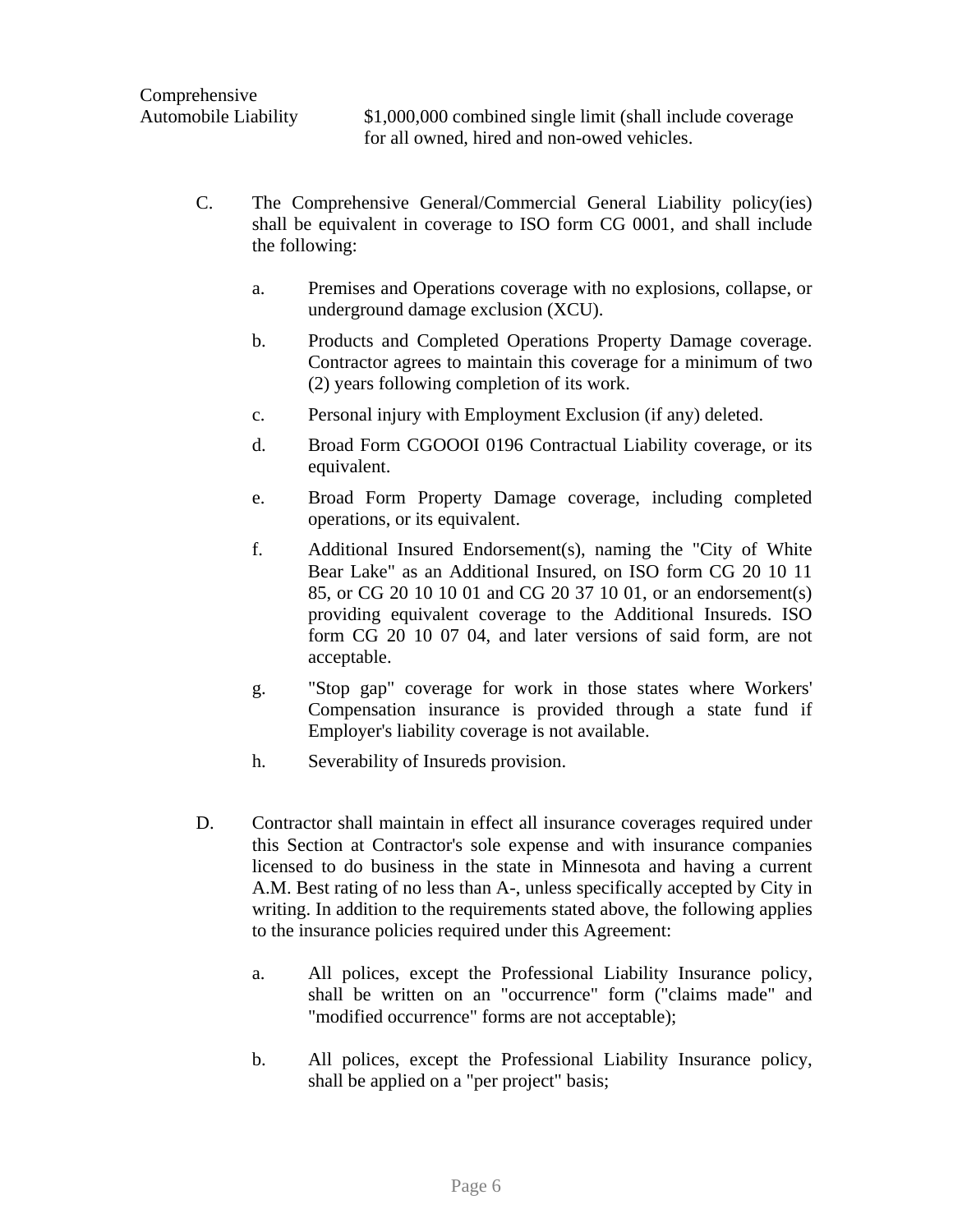- c. All policies, except the Professional Liability Insurance and Worker's Compensation Policies, shall contain a waiver of subrogation naming "the City of White Bear Lake";
- d. All policies, except the Professional Liability Insurance and Worker's Compensation Policies, shall name "the City of White Bear Lake" as an additional insured;
- e. All policies, except the Professional Liability Insurance and Worker's Compensation Policies, shall insure the defense and indemnity obligations assumed by Contractor under this Agreement; and
- f. All polices shall contain a provision that coverages afforded there under shall not be canceled or non-renewed or restrictive modifications added, without thirty (30) days prior written notice to the City.

**A copy of the Contractor's insurance declaration page, Rider and/or Endorsement, as applicable, which evidences the compliance with this Paragraph 20, must be filed with City prior to the start of Contractor's Work**. Such documents evidencing Insurance shall be in a form acceptable to City and shall provide satisfactory evidence that Contractor has complied with all insurance requirements. Renewal certificates shall be provided to City prior to the expiration date of any of the required policies. City will not be obligated, however, to review such declaration page, Rider, Endorsement or certificates or other evidence of insurance, or to advise Contractor of any deficiencies in such documents and receipt thereof shall not relieve Contractor from, nor be deemed a waiver of, City's right to enforce the terms of Contractor's obligations hereunder. City reserves the right to examine any policy provided for under this paragraph.

E. Effect of Contractor's Failure to Provide Insurance. If Contractor fails to provide the specified insurance, then Contractor will defend, indemnify and hold harmless the City, the City's officials, agents and employees from any loss, claim, liability and expense (including reasonable attorney's fees and expenses of litigation) to the extent necessary to afford the same protection as would have been provided by the specified insurance. Except to the extent prohibited by law, this indemnity applies regardless of any strict liability or negligence attributable to the City (including sole negligence) and regardless of the extent to which the underlying occurrence (i.e., the event giving rise to a claim which would have been covered by the specified insurance) is attributable to the negligent or otherwise wrongful act or omission (including breach of contract) of Contractor, its subcontractors, agents, employees or delegates. Contractor agrees that this indemnity shall be construed and applied in favor of indemnification. Contractor also agrees that if applicable law limits or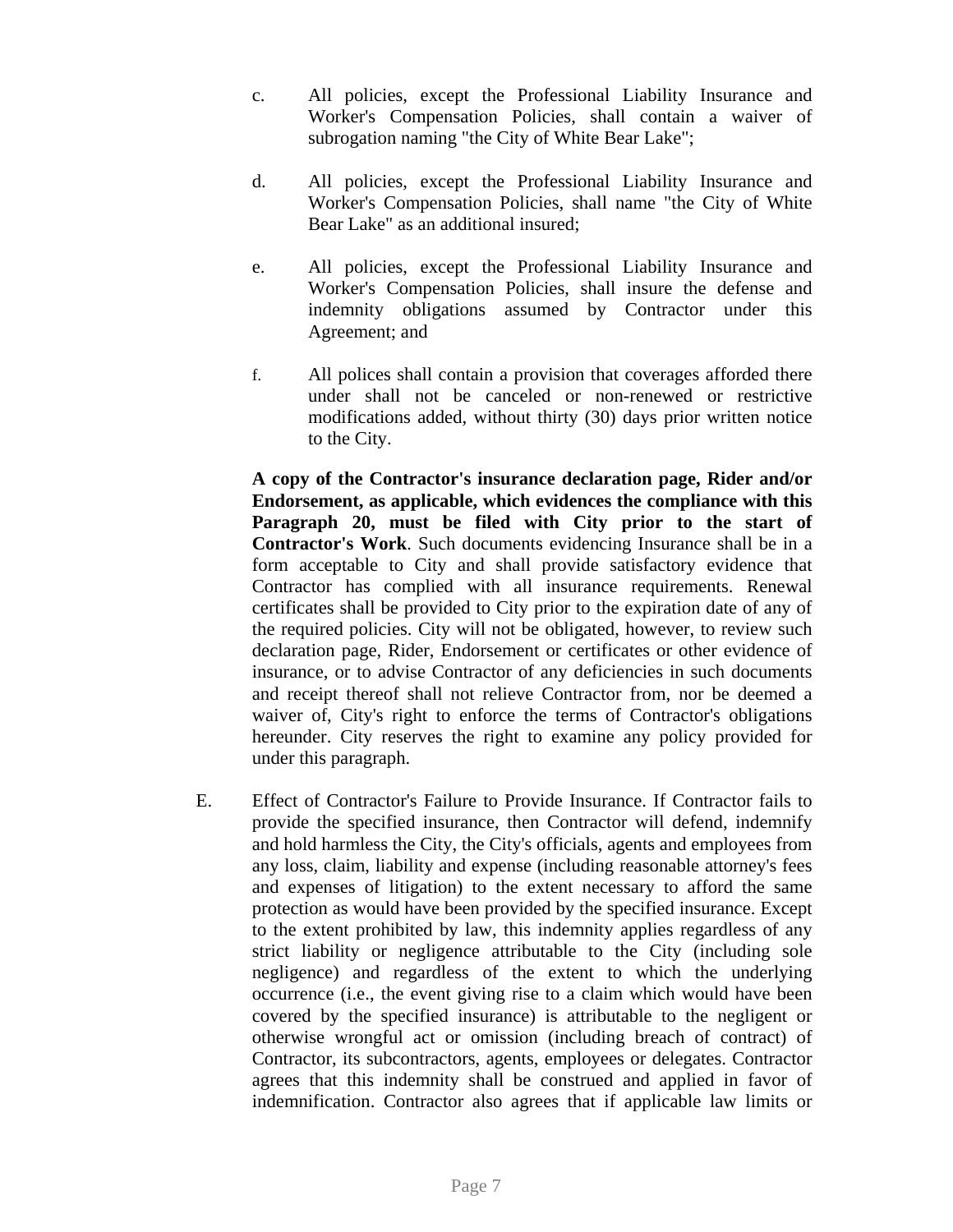precludes any aspect of this indemnity, then the indemnity will be considered limited only to the extent necessary to comply with that applicable law. The stated indemnity continues until all applicable statutes of limitation have run.

If a claim arises within the scope of the stated indemnity, the City may require Contractor to:

- a. Furnish and pay for a surety bond, satisfactory to the City, guaranteeing performance of the indemnity obligation; or
- b. Furnish a written acceptance of tender of defense and indemnity from Contractor's insurance company.

Contractor will take the action required by the City within fifteen (15) days of receiving notice from the City.

- *21. Ownership of Documents.* All plans, diagrams, analyses, reports and information generated in connection with the performance of this Agreement ("Information") shall become the property of the City, but Contractor may retain copies of such documents as records of the services provided. The City may use the Information for its purposes and the Contractor also may use the Information for its purposes. Use of the Information for the purposes of the project contemplated by this Agreement ("Project") does not relieve any liability on the part of the Contractor, but any use of the Information by the City or the Contractor beyond the scope of the Project is without liability to the other, and the party using the information agrees to defend and indemnify the other from any claims or liability resulting there from.
- *22. Dispute Resolution/Mediation.* Each dispute, claim or controversy arising from or related to this Service Agreement or the relationships which result from this Agreement shall be subject to mediation as a condition precedent to initiating arbitration or legal or equitable actions by either party. Mediation shall be held in the City of White Bear Lake unless another location is mutually agreed upon by the parties. The parties shall memorialize any agreement resulting from the mediation in a Mediated Settlement Agreement, which shall be enforceable as a settlement in any court having jurisdiction thereof.

.

- *23. Governing Law.* This Agreement shall be controlled by the laws of the State of Minnesota.
- *24. Conflicts.* No salaried officer or employee of the City and no member of the City Council shall have a financial interest, direct or indirect, in this Contract. The violation of this provision renders the Contract void. Any federal regulations and applicable state statutes shall not be violated.
- *25. Counterparts.* This Agreement may be executed in multiple counterparts, each of which shall be considered an original.